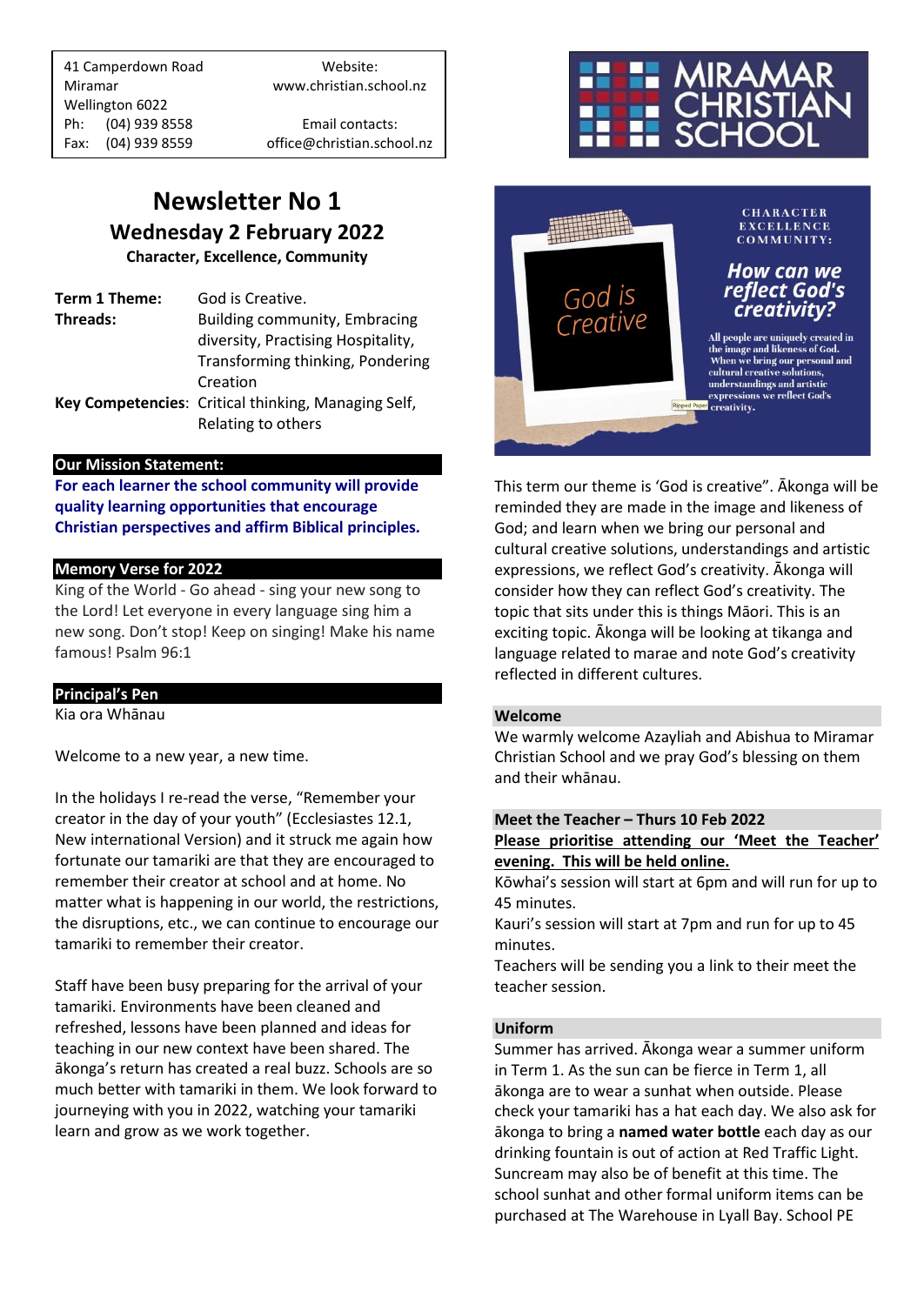uniform is available from the office. We encourage all ākonga to wear their uniform with pride.

#### **The Coronavirus – Red Traffic Light**

We wish to assure you that as a school we will be doing all we can to keep ākonga safe. We have thoughtfully created safety plans. We begin 2022 under the Traffic Lights system. **At the Red Traffic light schools are open for instruction.** School is **open for all ākonga**, even if they are not vaccinated. Some activities will be affected. During this time we encourage you to keep up to date with procedures that impact yourselves and your tamariki.

At our current traffic light level the biggest change we will see is ākonga in **Years 4-8 ākonga and staff wearing face masks** in indoor settings.

We are impressed with the way Year 4-8 ākonga are wearing their masks and following new routines related to this. **While ākonga in Years 4-8 will wear masks inside, they will need to take these off for eating and drinking. To ensure your tamariki puts on the correct mask when finished, please name their masks.** Whenever possible, ākonga will eat outside. While Years 1-3 ākonga are not required to wear facemasks, we will support them to do so if their parents wish them to.

**Some things are business as usual** at all the lights and phases. For example, we will be continuing to ask you to scan and sign in when entering the grounds, we will ventilate classes, promote hand washing, covering sneezes and coughs with elbows and ākonga staying home if ākonga, whanau or teachers are unwell. We are also continuing to ask for ākonga to bring a **named water bottle** each day as our drinking fountain is out of action at Red.

**Online learning:** Online learning will be available for ākonga who are identified as being 'contacts' or 'close contacts' and are required to self-isolate. This will become available on Tuesday 8 February.

**Events**: We will be simplifying most events and where possible doing them with ākonga and staff only. This also applies to mihi whakatau and assemblies. Our "Meet the Teacher" time will be held online.

#### **Commissioning Service**

Instead of our Commissioning Service (which is usually held on a Sunday at Gateway Baptist), Pastor Phil will be coming into school to take devotions and prayers dedicating 2022 to God with each class. This will take place on Wednesday 9 February.

I have outlined above the most important changes that Red Traffic light has brought to Miramar Christian School. If you want future detail, please refer to the plan attached.

#### **Absences**

It is important you communicate with us when your tamariki is away and to let us know why. This helps with tamariki safety and allows us to know how to support your tamariki. Tamariki who are self-isolating at home are expected to continue their education through distance learning online. Tamariki who are physically sick are not expected to continue their learning until they are well enough to do so.

#### **Digital Citizens Agreement**

Sometime this week, a copy of the Digital Citizen Agreement will come home with your tamariki for signing. Before allowing your tamariki to sign this agreement, please read through it with your tamariki and make sure they understand what it means.

#### **Skool Loop Sponsors**

As a school we wish to thank our 2022 Skool Loop Sponsors.

- Moses Electrical
- Annie Newell Lowe & Co Realty
- Miramar Auto Centre

These people fund the service Skool Loop provides for us.

#### **Prayer points: -**

#### **Thank God:**

- For refreshing brought by our summer break.
- For those who are committed to Christian Education and support us faithfully.
- For the lessons learned during 2021.
- For God's faithfulness to Miramar Christian School for the last 43 years.

#### **Please pray:**

- For a great welcome and friendships for our new and returning ākonga.
- For the health and safety of our school community during this time.
- That our whanau would look out for others in our community and beyond; so that there would be many kind wise actions and deeds in which people support one another.
- That Miramar Christian School would be blessed and be a blessing to the community.
- That our staff (teachers, teacher aide, principal and office manager) and all our whānau would know God's creativity, direction, wisdom, anointing and blessing during this time as they adapt to the Red Traffic Light settings.
- For our prayer ākonga and their whanau: -